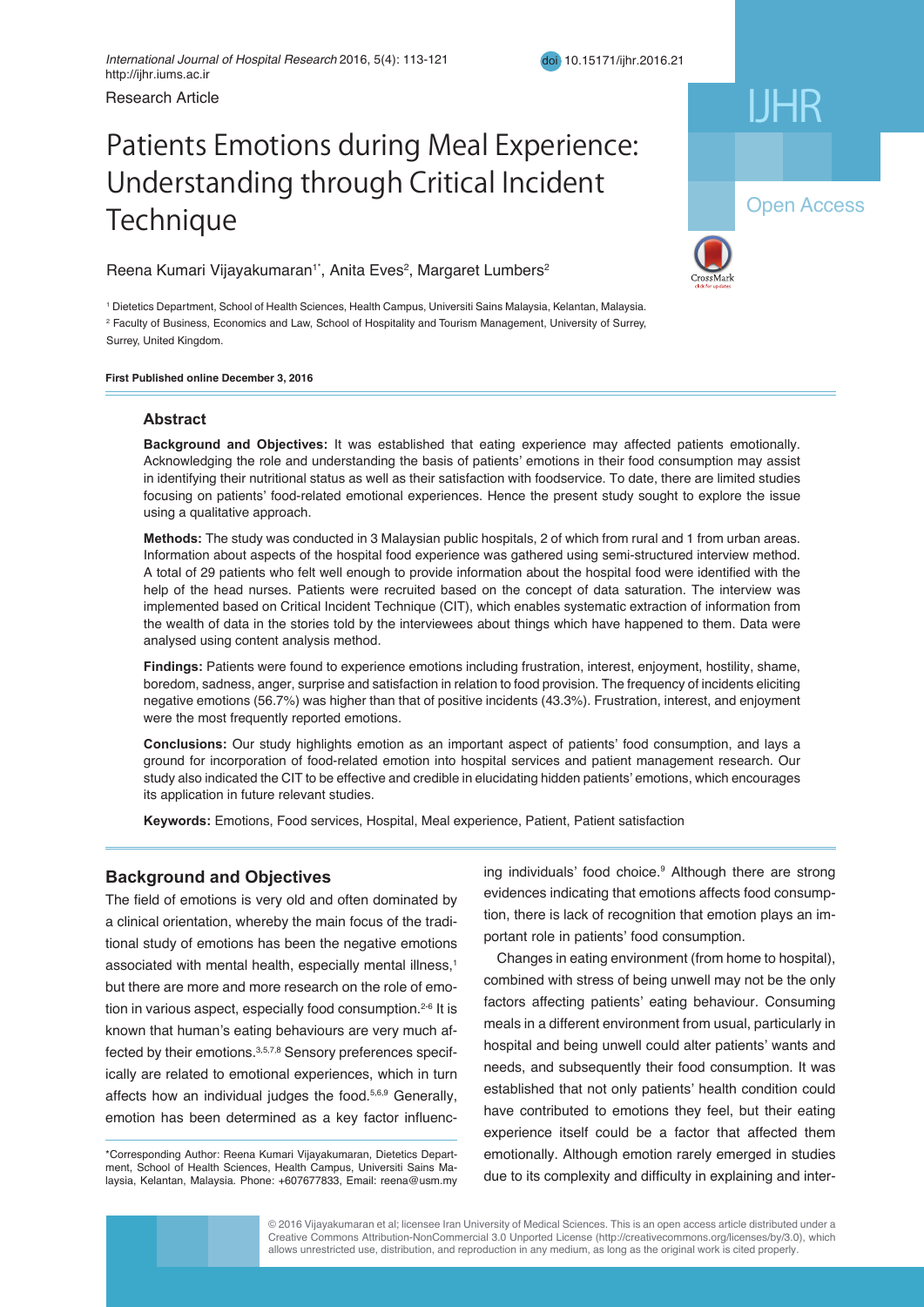preting, it was obscurely emphasised by Vijayakumaran et al, creating grounds for further investigation.10

Emotion is a subjective experience during service encounters, which is given more recognition in various eating settings<sup>1,5</sup> but limited in hospital setting. This is because the issue of emotions experienced by patients and the potential role in satisfaction with food provided, compliance and eating behaviour as a whole have been neglected and regarded as less important.<sup>11</sup> Understanding the basis of patients' emotions and acknowledging their emotions in food provision will make important contribution towards food consumption, and perhaps their nutritional status. To date, there are not many studies focusing on patients' emotional experiences.

There is still no standard method or multiple methods for emotion measurement.<sup>1</sup> However, when conducting emotion research, perhaps the first question to be asked is what type of method to use: questionnaire, facial, physiological, or behavioural.<sup>1</sup> In the health research, both positive and negative emotions are being explored.<sup>12,13</sup> Belanger and Dube used the PANAS questionnaire to identify emotions that patients experience during meal times, where various emotions, mostly focusing on negative emotions were highlighted and has been used widely to measure subjective well-being of patients.<sup>11,14</sup> However, it was unclear how or what triggered the emotions they experienced. Besides, the study focused on emotions as a moderator of satisfaction with foodservice, not entirely focused on patients' food consumption. Johns et al, studied patients' emotional experience using the Profile Accumulation Technique (PAT), which allowed identification of the key words used by patients in conveying their eating experiences. The study was conducted on a small scale and focused on a more quantitative approach, which did not allow analysis of their experience in-depth. Johns et al suggested that a qualitative approach was essential to obtain deeper and broader insight from patients.15

Tools and approaches used to date focused on acquiring empirical data, while this study aimed to obtain subjective data that provides in-depth insight and complements the empirical findings presented by other researchers. Besides, based on previous research<sup>10</sup> it was decided that interview alone may not be adequate to understand emotions experiences, as patients felt difficult to relate their eating experience with emotions felt. The decision to include Critical Incident Technique (CIT) was governed by the fact that patients found it hard to relate to their experiences in other words, it was hard to persuade them to be involved in continuous conversations as answers were usually short and not elaborate. The CIT was helpful, as it encourages patients to be participative, relating to various

incidents which took place during hospitalisation.

The CIT was developed by Flanagan, and was introduced to social sciences as a set of procedures of collecting, analysing, and classifying observations of human behaviour.16 The technique has since been used widely in various fields, from management, human resources, hospitality, medicine and education.<sup>17</sup> According to Lockwood, incorporating CIT in service based disciplines provides very rich data which are useful at the qualitative level to identity problems which might not otherwise be evident.<sup>18</sup> Inclusion of the CIT was considered as an extremely useful instrument, as most people were happy to recount their stories,<sup>17</sup> hence the CIT was expected to allow a wealth of data collected, and useful in understanding patients' emotional experiences in relation to provision of hospital food, an important service element in the hospital environment. Besides, the CIT allows a qualitative technique, which also generates quantitative data.19

# **Methods**

#### **Study Design**

Information about aspects of the hospital food experience were gathered using semi-structured interview method.

A qualitative study based on semi-structured interview was designed. Before conduction of the interview themes patients often relate with food consumption were extracted from previous studies.<sup>10,20</sup> These included 'meaning of food', 'familiarity of food', 'influences of food attributes on eating behaviour', 'right to choose', 'influence of environment on eating behaviour' and 'feeling cared by staff'. These themes were useful in conducting the interview sessions. The concept of 'data saturation', was used in recruiting patients. A combined CIT and content analysis was used to analyse the data. The CIT was particularly used because it treats respondents' stories as reports of facts. The content analysis then focuses on the classification of such reports by assigning incidents into descriptive categories to explain the event. Main steps in incorporating the CIT was adopted from Lockwood, which includes 'collect the incidents', 'analyse the incidents' and 'prioritize the incidents'.18

# **Ethical Issues**

Permission from the Ministry of Health, Malaysia and the Ethical Committee of each targeted hospital were obtained prior to data collection. After identifying the potential patients with the help of ward sister, patients were briefed and their consent to participate was obtained.

# **Data Collection**

The study was conducted in 3 Malaysian public hospitals,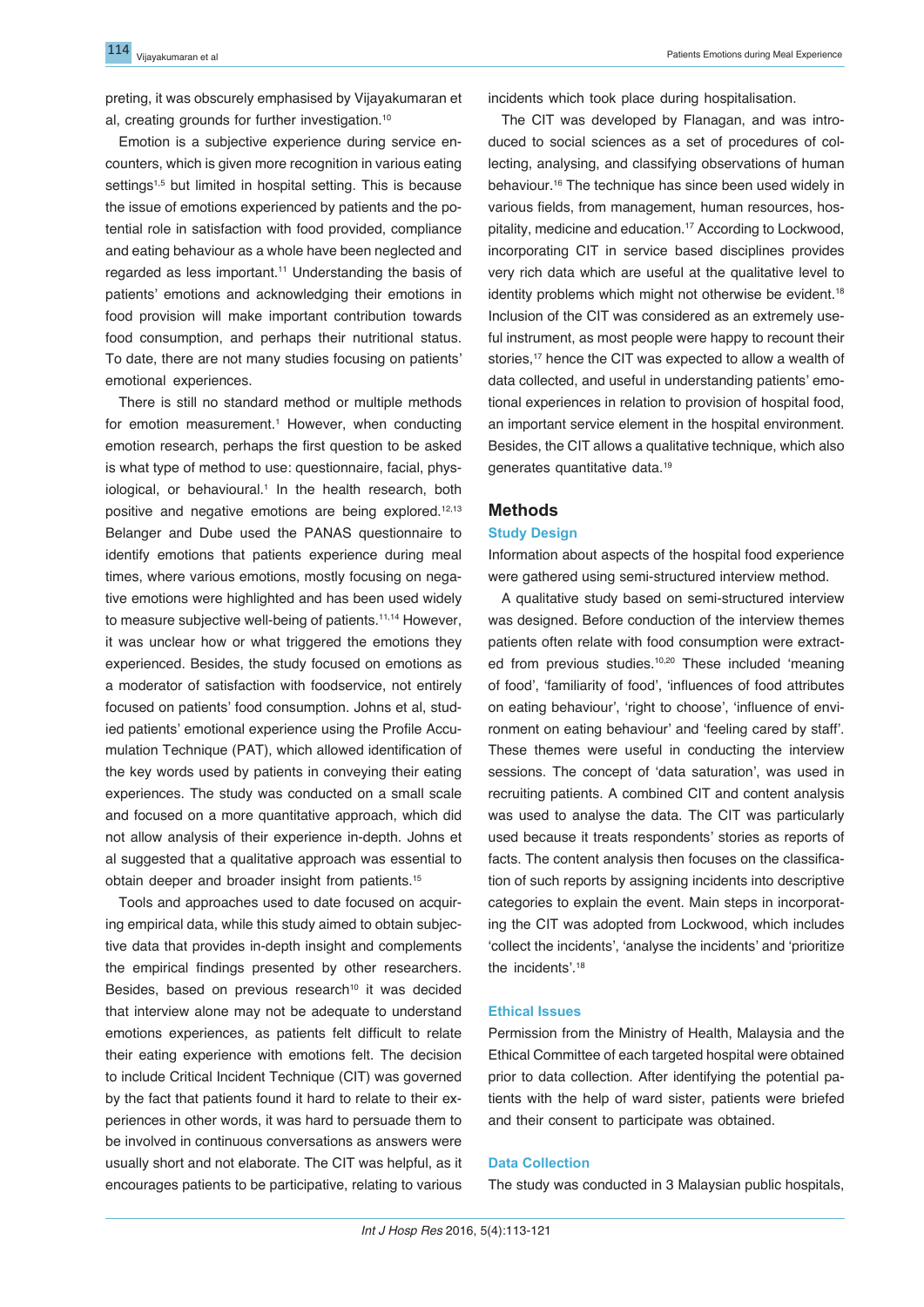1 of which from rural and 1 from urban areas. A total of 29 patients who felt well enough to provide information about the hospital food were identified with the help of the head nurses. Patients with a specific health condition, such as cancer were excluded due to the effect of the disease itself on food consumption and appetite. Besides, only patients on normal diets were included, as patients on therapeutic diets might have their perceptions influenced by the type of meal itself.

In implementing the CIT, the patients were asked to share and describe meal time incidents, before further probing about their experience to understand the impac of emotion on their eating behaviour;

- Patients were questioned about both positive and negative experiences to identify incidents, with prompt questions such as *could you recall a meal experience that you really enjoyed? Could you recall a meal experience that was very unsatisfactory?*
- Patients were later asked to recall the incidents mentioned and describe them in detail, with prompt questions such as *What happened? Why was it good of bad? What was the outcome or results of the incident? How could it be better?*

#### **Data Analysis**

Analysis of the incidents was carried out by Content Analysis method which has proven helpful in understanding the emotions, especially when CIT is used.<sup>17,21</sup> Particular steps that were used in content analysis included<sup>20</sup>:

- 1. Identifying content or themes represented by clusters of incidents and conducting 'retranslation' exercises.
- 2. Sorting incidents into content dimensions or categories to identify incidences that are judged to represent dimensions or the behaviour being considered (in this case – emotions). Examples of categories include identical, quite similar, possibly similar, positive, and negative.
- 3. Each category and sub-categories was given name and the number of responses in each category was counted.

The NVivo software was used to manage the qualitative data gathered.

# **Results**

#### **Demographic and Hospitalisation Information**

Table 1 show the demographic and hospitalisation information of the patients. While 62% of the patients were female, 35% were between 35 to 53 years of age, 69% stayed 1-8 days at hospital and 41% were admitted in the hospitals for the first to third time(s), 45% used the third class services, and 52% used out-sources food

| 11             | 38 |
|----------------|----|
| 18             | 62 |
|                |    |
| $\overline{7}$ | 24 |
| 10             | 35 |
| 12             | 41 |
|                |    |
| 20             | 69 |
| 7              | 24 |
| $\overline{2}$ | 1  |
|                |    |
| 12             | 41 |
|                |    |
| 12             | 41 |
| 5              | 18 |
|                |    |
| 6              | 20 |
| 10             | 34 |
| 13             | 45 |
|                |    |

**Table 1.** Patients' Demographic and Hospitalisation Information

**Variable No. %**

catering system.

**Frequency Analysis of the Incidents Eliciting Emotions**

 $In-house$   $14$   $48$ Out source 15 52

Analysis of 180 incidents from 29 patients revealed higher frequency of negative incidents (56.7%) compared with positive incidents (43.3%) (Figure 1). Positive incidents elicited positive emotions and negative emotions elicited negative emotions. Analysis of the incidents indicated that the emotions elicited were specific to factors related to food consumption and not to how the patients generally felt during their hospitalisation or on a particular day.

A total of 17 emotional themes were elicited comprising 10 negative and 7 positive emotions (Table 2). 'Frustration', followed by 'Interest', and 'Enjoyment' were the most often reported emotions. The least reported emotions were 'comfort', 'relief' and 'loneliness', respectively.

# **Frequency Analysis of Patients' Hospitalisation Factors in Relation to Incidents Eliciting Positive and Negative Emotions**

Table 3 presents the types of incidents (eliciting positive or negative emotions) versus patients' hospitalization information. Patients from hospitals which practised 'in-house' catering system (n=42, 23.3%) and from small and rural hospitals (n=42, 23.3%) mostly reported positive inci-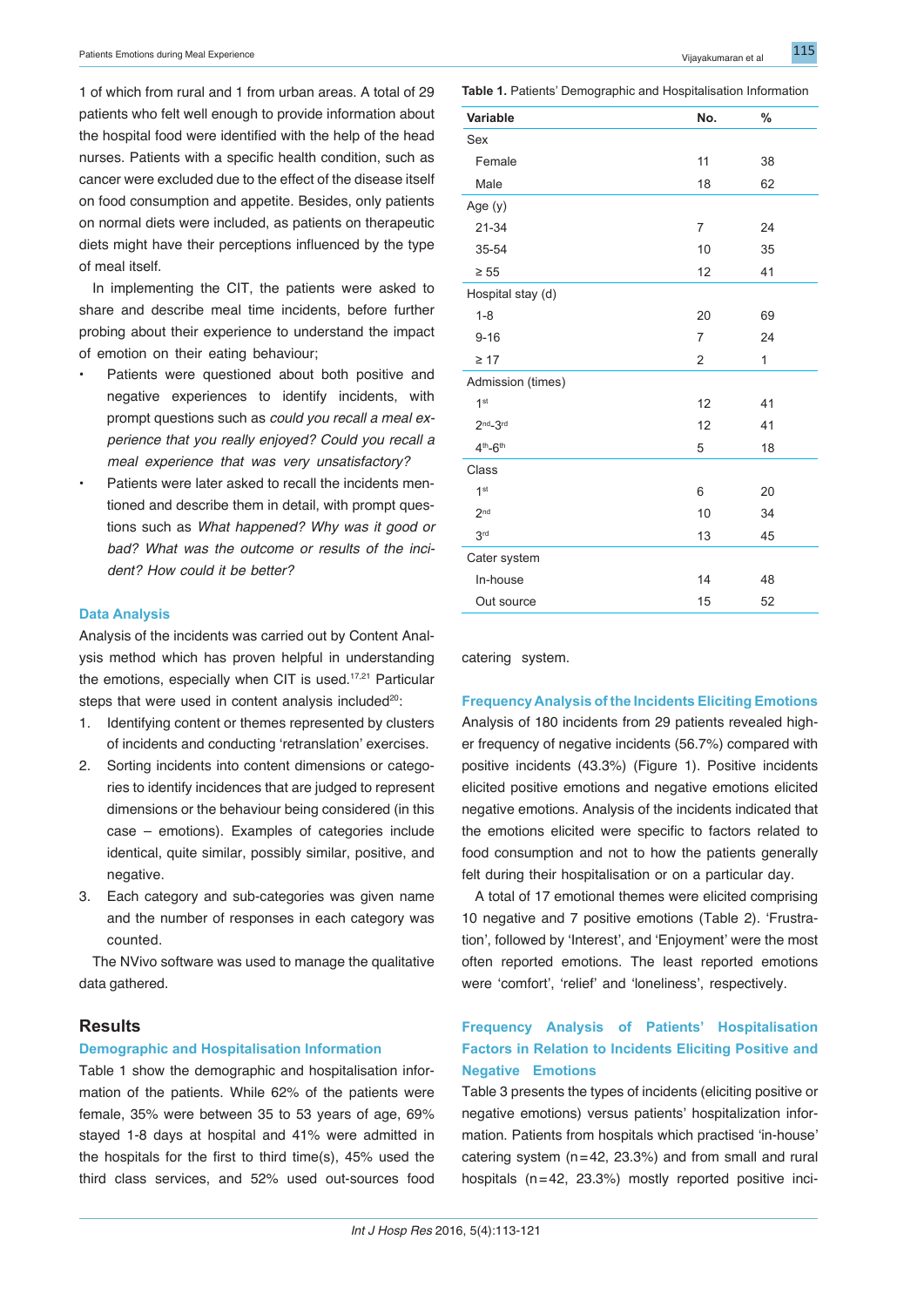

**Figure 1.** Frequency of Incidents Eliciting Positive and Negative **Emotions** 

dents. Patients who were admitted for chest pain/observation reported the most positive incidents ( $n=24$ , 13.3%). Majority of positive incidents were also reported by patients who had stayed fewer days (1-8 days), were admitted twice to thrice (n=34, 18.9%), and hospitalized in the second class wards (n=31, 17.2%). On the other hands, patients who underwent surgery reported most of negative incidents (n=34, 18.9%). Majority of negative incidents were reported by patients from hospitals which practised 'outsourced' catering system (n=61, 33.9%) and from big and urban hospitals ( $n=61$ , 33.9%). Similar to positive incidents, most of the negative incidents were from patients who stayed 1-8 days ( $n=63, 35.0\%$ ) and admitted twice to thrice  $(n=50, 27.8%)$ , and hospitalized in the third class wards (n=46, 25.6%).

#### **Positive Emotions Experienced**

Positive emotions expressed were 'interest', 'enjoyment', 'satisfaction', 'surprise' and 'happiness'. These emotions were evoked either before food consumption or upon completing meals.

#### Interest

The emotion category 'interest' encapsulates emotions such as 'anticipated', 'determined', 'confident' and 'enthusiastic' to eat. This emotion was usually expressed based on patients' experience at the point food was served. Patients indicated that they were 'interested' to eat mostly when they were pleased with aspects related to food attributes (freshness), followed by staffs' attitude towards them. More specifically, most of them were 'interested' to eat when presentation (garnishing, neatness) of food was considered excellent, and when they were content with cleanliness of food trays and cutlery. Whenever the word 'interested' to eat were expressed, it was an assurance that patients had the intention to eat;

*"Cleanliness of the trays and cutleries, kitchen staffs' appearance, and tidiness of food presented are excellent! I'm interested … and confident to eat" (Patient 10,* 

**Table 2.** Frequency of Emotions in the Incidents Described

|                |                         | <b>Total</b>   |      | Type of        |  |
|----------------|-------------------------|----------------|------|----------------|--|
|                | <b>Emotion Category</b> | Category       | %    | <b>Emotion</b> |  |
| $\mathbf{1}$ . |                         | 32             | 17.8 | Negative       |  |
| 2.             | Interest                | 28             | 15.6 | Positive       |  |
| 3.             | Enjoyment               | 19             | 10.6 | Positive       |  |
| 4.             | Hostility               | 14             | 7.8  | Negative       |  |
| 5.             | Shame                   | 11             | 6.1  | Negative       |  |
| 6.             | <b>Boredom</b>          | 9              | 5.0  | Negative       |  |
| 7.             | Sadness                 | 9              | 5.0  | Negative       |  |
| 8.             | Anger                   | 8              | 4.4  | Negative       |  |
| 9.             | Surprise                | 8              | 4.4  | Positive       |  |
| 10.            | Satisfaction            | 8              | 4.4  | Positive       |  |
| 11.            | Disgust                 | 7              | 3.9  | Negative       |  |
| 12.            | Happiness               | 7              | 3.9  | Positive       |  |
| 13.            | Lack of Interest        | 6              | 3.3  | Negative       |  |
| 14.            | Guilt                   | 5              | 2.8  | Negative       |  |
| 15.            | Comfort                 | 4              | 2.2  | Positive       |  |
| 16.            | Relief                  | 3              | 1.7  | Positive       |  |
| 17.            | Loneliness              | $\overline{2}$ | 1.1  | Negative       |  |
|                | Total                   | 180            | 100  |                |  |

*Male, Outsourced).* 

*"I was interested to eat because the vegetable and fish were very fresh, but I'm assuming quality was maintained because its 1st class food, don't think same quality is provided in 2nd or 3rd class." (Patient 23, Female, Outsourced).*

# **Enjoyment**

Patients expressed this emotion using words such as 'enjoyment' 'pleasurable' and 'nostalgic'. This emotion was often expressed after consumption of the meals. The majority of patients said they 'enjoyed' the food when food was tasty, particularly dishes like pudding and a selection of fruits. Other patients expressed 'enjoyment' when the food served was viewed as familiar food. Meal times were particularly 'pleasurable', a reminder of pleasant memories of home-cooked food when the food was well-executed.

*"It was a pleasurable experience… I enjoyed when they served tasty fried noodles. It was just like how I eat at home… so I really felt that I enjoyed the meal." (Patient, In-house).*

#### **Satisfaction**

'Satisfaction' was an emotion expressed after meals, and was similar to the emotion - 'enjoyed'. The majority of patients were influenced by food attributes. They were also 'satisfied' because adequate attention was given to food preparation, and high-quality products were used to prepare the meals. Provision of a variety of dishes led to 'sat-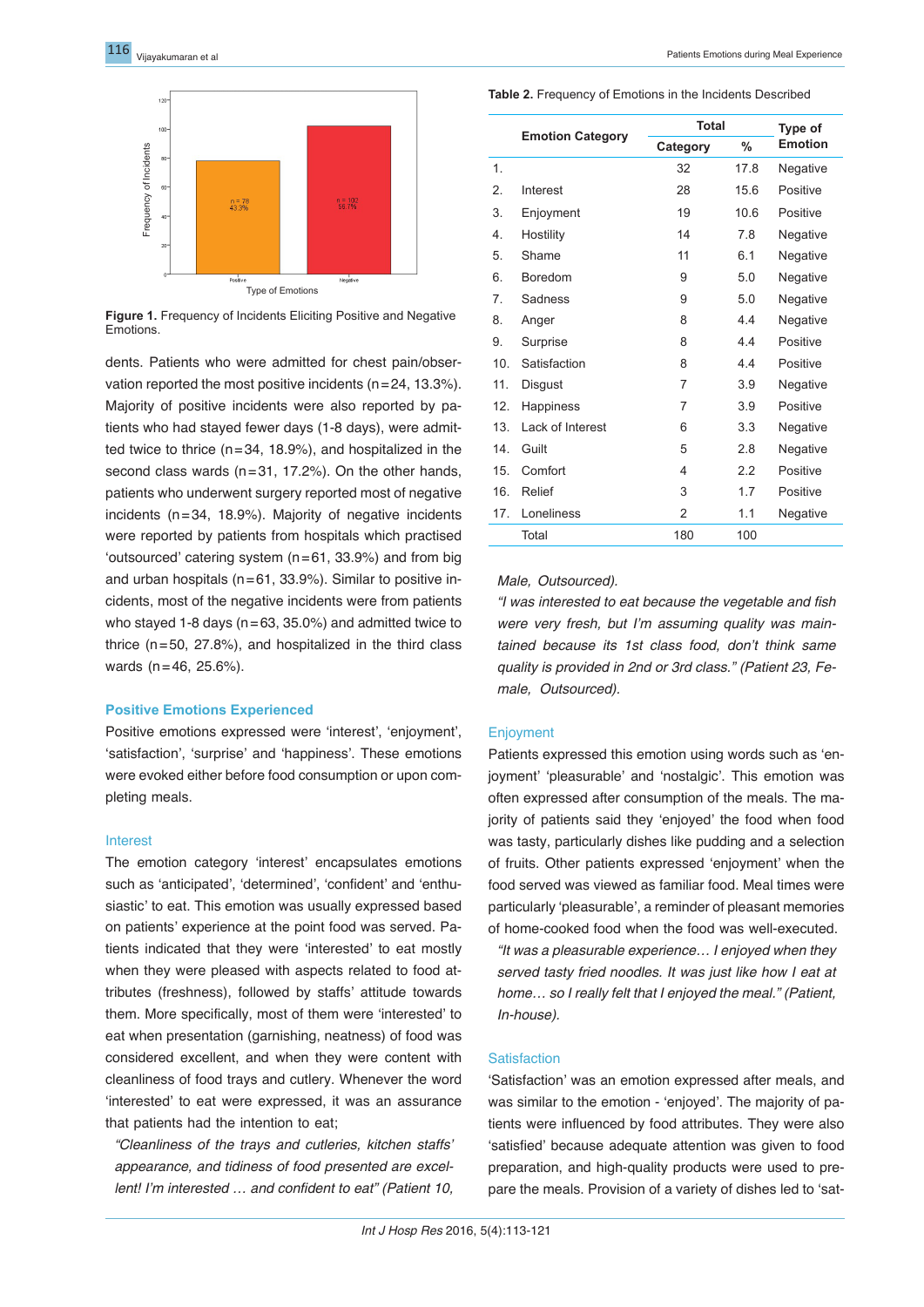| <b>Table 3.</b> Analysis of Patients' Hospitalisation Factors in Relation to Incidents Eliciting Positive and Negative Emotions |  |  |  |  |
|---------------------------------------------------------------------------------------------------------------------------------|--|--|--|--|
|---------------------------------------------------------------------------------------------------------------------------------|--|--|--|--|

|                        | <b>Incidents Eliciting Positive</b><br><b>Emotions</b> |               | <b>Incidents Eliciting Negative</b><br><b>Emotions</b> |               | <b>Total</b> |               |
|------------------------|--------------------------------------------------------|---------------|--------------------------------------------------------|---------------|--------------|---------------|
|                        | No.                                                    | $\frac{0}{0}$ | No.                                                    | $\frac{0}{0}$ | No.          | $\frac{0}{0}$ |
| Catering system used   |                                                        |               |                                                        |               |              |               |
| In-house               | 42                                                     | 23.3          | 41                                                     | 22.8          | 83           | 46.1          |
| Outsourced             | 36                                                     | 20.0          | 61                                                     | 33.9          | 97           | 53.9          |
| Hospital size/location |                                                        |               |                                                        |               |              |               |
| Small/rural            | 42                                                     | 23.3          | 41                                                     | 22.8          | 83           | 46.1          |
| Big/urban              | 36                                                     | 20.0          | 61                                                     | 33.9          | 97           | 53.9          |
| Reason admitted        |                                                        |               |                                                        |               |              |               |
| Surgery                | 15                                                     | 8.3           | 34                                                     | 18.9          | 49           | 27.2          |
| Accident               | 8                                                      | 4.4           | 18                                                     | 10.0          | 26           | 14.4          |
| Dengue fever           | 22                                                     | 12.2          | 27                                                     | 15.0          | 49           | 27.2          |
| Chest pain/observation | 24                                                     | 13.3          | 16                                                     | 8.9           | 40           | 22.2          |
| <b>Others</b>          | 9                                                      | 5.0           | 7                                                      | 3.9           | 16           | 8.9           |
| Duration of stay       |                                                        |               |                                                        |               |              |               |
| $1-8$ days             | 45                                                     | 25.0          | 63                                                     | 35.0          | 108          | 60.0          |
| $9-16$ days            | 22                                                     | 12.2          | 27                                                     | 15.0          | 49           | 27.2          |
| 17-20 days             | 11                                                     | 6.1           | 12                                                     | 6.7           | 23           | 12.8          |
| Class of wards         |                                                        |               |                                                        |               |              |               |
| 1st Class              | 20                                                     | 11.1          | 27                                                     | 15.0          | 47           | 26.1          |
| 2nd Class              | 31                                                     | 17.2          | 29                                                     | 16.1          | 60           | 33.3          |
| 3rd Class              | 27                                                     | 15.0          | 46                                                     | 25.6          | 73           | 40.6          |

isfaction' and affected their food consumption.

 *"There are quite a lot different dishes served here, although it is normally fish and chicken every day. After eating, usually I feel satisfied because of the variety element. And because I'm satisfied, I'm able to consume more...Hahaha." (Patient 19, Male second class, Outsourced)*

# **Surprise**

Patients were generally 'surprised' when a particular food was served and the food was tasty, which indicated the important role of food attributes. In general, 'surprise' was elicited when the service they received exceeded their expectations, as the patients tend to have low expectations of hospital food. Serving food that was usually eaten on special occasion's results in the element of 'surprise'. This included food like 'tomato rice' and 'Chicken Korma' and 'Tom yam' – Thai spicy clear soup.

*"Last week they served chicken 'korma' and 'tomato rice', I didn't expect the dish in the hospital menu, as it's usually served during special occasions...I was very surprised! The moment I saw the dish, I ate quickly... was really tasty. It's good to have this kind of surprises, I finished the food. " (Patient 6, Female second class, In-House)*

# **Happiness**

'Happiness' was described using words such as 'cheerful', 'glad' and 'happy'. The main factor eliciting this emotion was staff's empathy during meal times. Staff (both nurses and kitchen staff) being friendly, allocating time for a short conversation or simple greetings elicited this emotion. Other factors included tasty, familiar food.

*"When I eat alone, I tend to think too much about my illness...Don't really have the appetite to eat. A quick greeting and exchange of words with the staff makes me feel better… make me feel happy… cheerful… and in a way, that makes me eat more!" (Patient 25, Male, second class, Outsourced).*

# Comfort

'Comfort' was expressed as an emotion by patients when delicious and familiar dishes were served. Being able to consume in a comfortable environment also elicited the emotion - 'comfort'.

*"I felt there was a sense of comfort when they served food that was similar to home. Serving food that I usually eat is very important, as I'm persuaded to eat." (Patient 10, Male, second class, In-house)*

#### Relief

At most times, patients needed assistance during mealtimes, but were often embarrassed or shy to ask for help from the nurses. A sense of 'relief' was present when nurses identified them before help was requested, and nurses were polite in providing the assistance.

*"At lunch time, I was dreading because I had to ask for help. I felt embarrassed to ask… I have been independent for so long. I couldn't eat with my left hand. Luckily, the nurse came by and helped without me asking. I*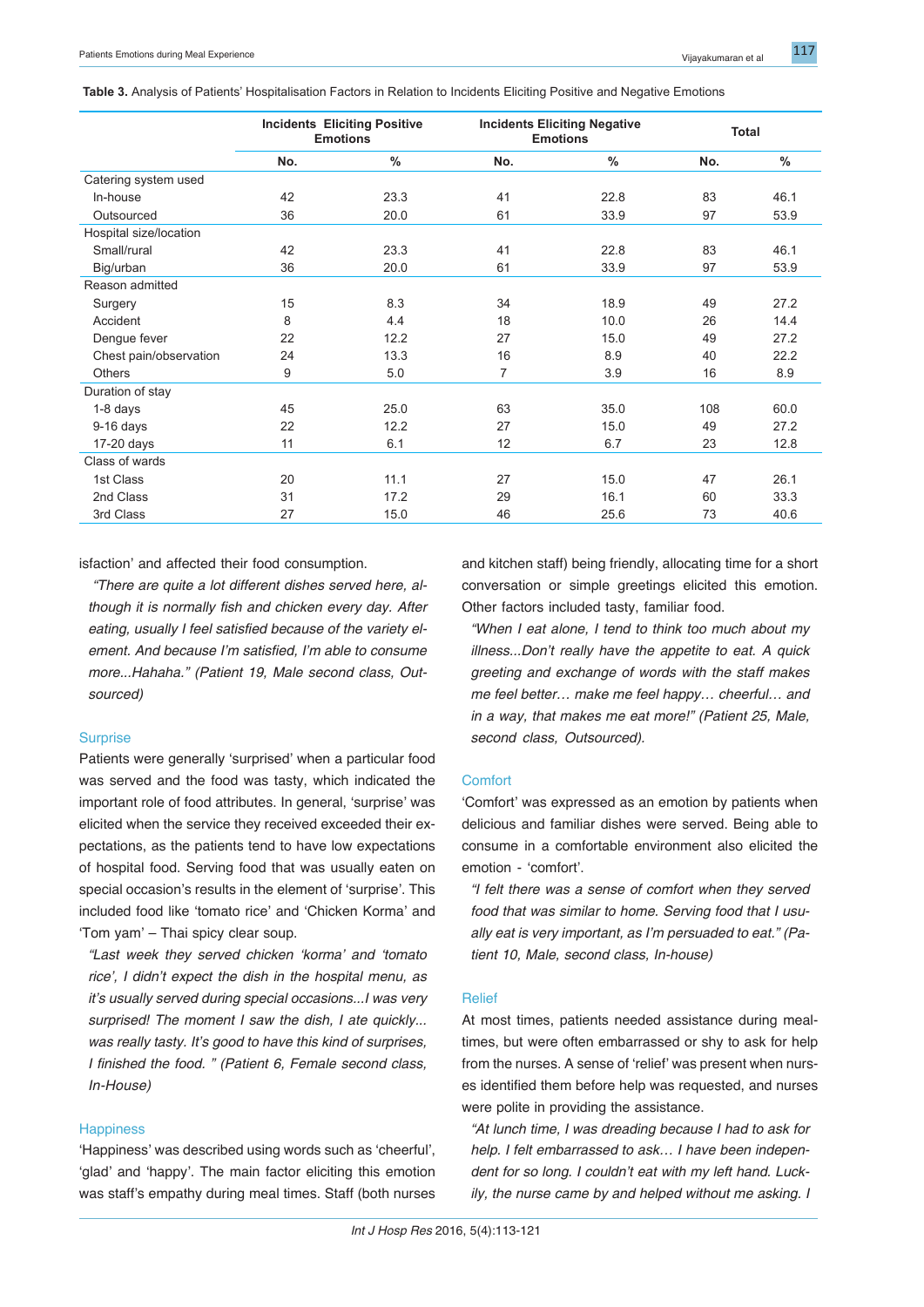*was so relieved…I could eat… emotionally I was feeling better… relieved!" (Patient 12, Male, second class, In-House)* 

# **Negative Emotions Experienced**

Negative emotions were mentioned more often than positive emotions. This included emotions such as 'frustrated', 'hostile', 'shame', 'bored', 'sad', 'angry', 'disgust', 'uninterested', 'guilty' and 'lonely'. It is not uncommon to find that patients tend to experience more negative emotions, as many studies have indicated patients as being dissatisfied with hospital food. In this section, each negative emotion elicited is examined, to understand its impact on patients' food consumption, especially in relation to decisions to eat food brought from outside.

# **Frustration**

'Frustration' was the most widely mentioned negative emotion. Patients expressed 'frustration' also by using words like 'irritated' and 'annoyed'. Food attributes were most often associated with patients' 'frustration'. They were 'frustrated' because of poor taste, especially bland food. The effect of bland food was evident when patients' food consumption was reduced or food from outside was consumed, although their appetite was good.

*"The vegetables and curry was bland. When they serve like that, I get really irritated because I want to eat… hungry you see. But after one or two spoons, I usually stop eating. It's really frustrating!" (Patient 22, Male, first class, Outsourced)*

Other factors related to alternatives were no choice offered in terms of portion size and vegetarian options, disregarding patients' eating habits, allergies and preferences, and no option to choose when they could consume.

*"I can't eat spicy food…. And I enjoy when something that I'm familiar is served. Here, it is very difficult because all the dishes are spicy and I can't eat. I get frustrated every meal time because I have to wait for food from home… and I'm usually really hungry, I want to eat. It's so frustrating that I don't feel like I want to eat…" (Patient 15, Male, third class, Outsourced)*

# **Hostility**

'Hostility' was the second most common negative emotion elicited. The emotion was expressed using words such as 'fear', 'scared', 'hostile' and 'unpleasant surprise'. Experiencing 'hostility' caused a refusal to accept hospital food on subsequent occasions. As a consequence, patients chose to eat food from outside, which elicited positive emotions like 'happiness' and 'enjoyment'. Food attributes and eating environment were the major contributors to this

emotion. In terms of food attributes, compromised food quality, freshness and taste were often mentioned, and stopped patients from eating.

*"On my first day here, they served fish… it was old stock… couldn't bear the smell. After that day, I just couldn't eat any fish dishes they served. I have this feeling… hostile to any fish dishes after that day." (Patient 8, Male, second class, In-House)*

# Shame

The emotion 'shame' was the third most common negative emotion elicited. In addition to 'shame', other words such as 'embarrassed', 'humiliated', 'lowly' and 'feel small' were used to express this emotion. Staff attitude (both nurses and kitchen staff) was most to elicit this emotion.

*"They just leave the food on the table…when they do like that, I feel lowly because I have seen how they treat the 1st class patients. It is not a good feeling… it affects my food consumption….They don't bother to acknowledge me because I'm in 3rd class." (Patient 13, Female, third class, Outsourced)*

# Boredom

Patients were 'bored' mostly because of lack of food choices or variety. The majority of patients were 'bored' by the monotonous meals and repetition of fish and chicken every day. Patients were also 'bored' when they had to consume alone. Eating alone was unusual for many; hence they preferred to eat in the presence of others.

*"I can't tolerate and I'm extremely bored with the routine of serving fish and chicken every day. I have to eat, but really can't eat much… very boring… can't eat." (Patient 16, Female, first class, Outsourced)*

# **Sadness**

'Sadness' encompassed emotions such as 'depressed', 'unhappy', 'distressed' and 'disturbed'. In relation to food attributes, factors such as food texture, taste and ingredients were directly implicated with the emotion category 'sadness'. They were 'upset' when compromised quality food was provided and could not eat.

*"They don't care about the taste. I get very sad because often my favourite food is served, I can't eat. The texture really makes me distressed!" (Patient 14, Female, second class, Outsourced)*

# Anger

Patients were 'angered' when cold food was served or less attention was given to ingredients and taste.

*"It really angered me when they served cold fried noodles every time… I stopped eating after that." (Patient*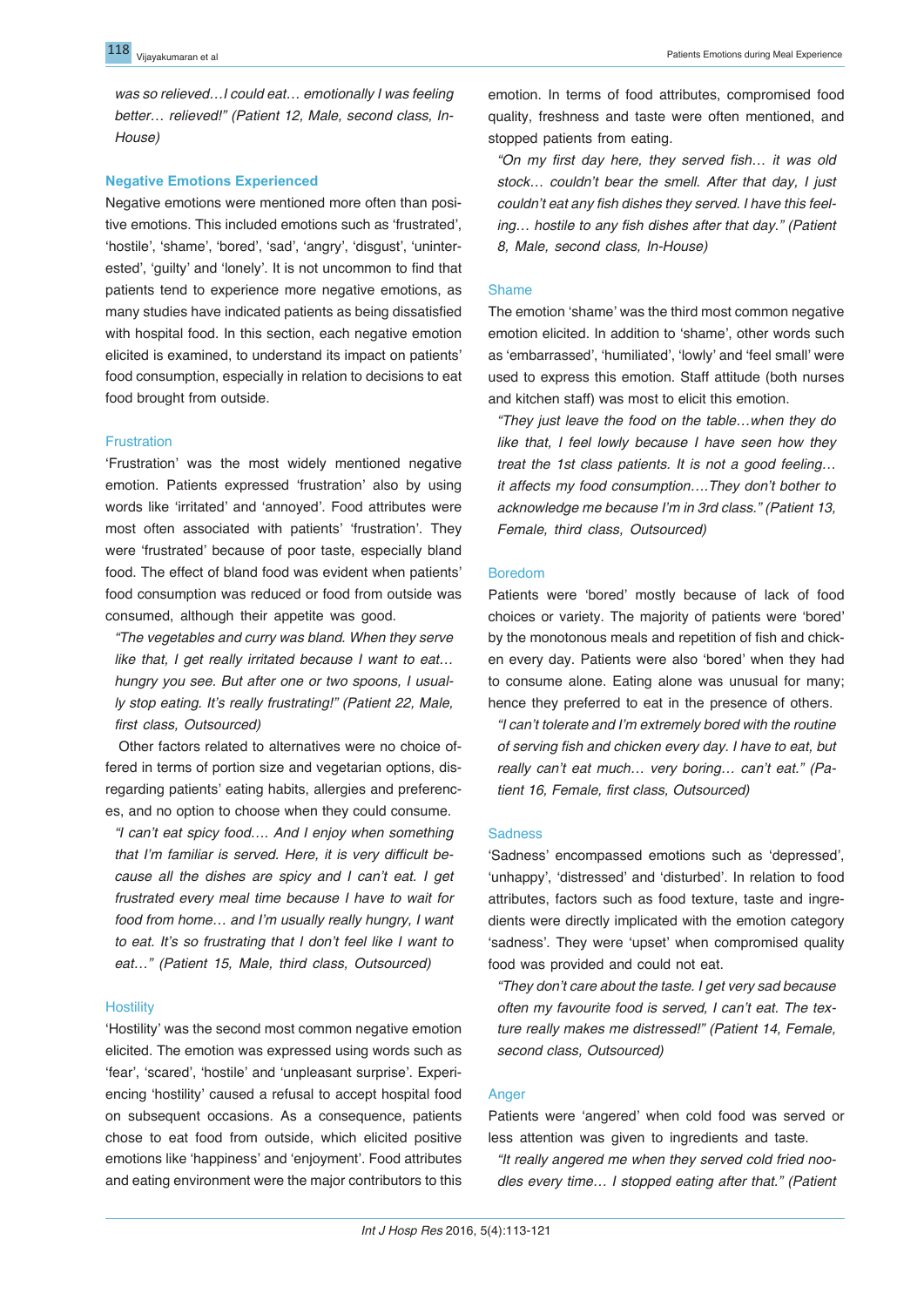*2, Male, third class, In-House).*

#### Lack of Interest

Patients indicated that they felt 'uninterested', 'discouraged' or were 'tired of eating', which was associated with familiarity of food and the choices available. Serving unfamiliar food was the main issue associated with this emotion. Particularly, dishes based on one particular ethnicity, as gradually patients became 'uninterested' to eat. This was common among patients who were hospitalised for longer.

*"Malay dishes are not something that I eat usually… I feel I'm discouraged or become uninterested when Malay dishes were served, particularly when I was feeling unwell." (Patient 19, Male, second class, Outsourced)*

#### **Guilt**

A small number of patients felt 'guilty' after their meal experience. Being 'guilty' was associated with aspects such as food attributes, choice and the staff's attitude. Regardless of the reason, patients felt 'guilty' because they wasted a substantial amount of food. Patients were discouraged by presentation of large portions, taste or choices, which elicited guilt.

*"The taste… the texture and large portion of food… ugh! I cannot eat at all! I have tried, but I couldn't eat…. I feel guilty… very guilty because I'm wasting food. Sometimes the nurses encourage me to eat, but still cannot… feel guilty they take the effort to encourage me but I can't eat." (Patient 14, Female, second class, Outsourced).*

#### **Disgust**

This emotion was expressed when patients could not tolerate the hospital food at all. 'Disgust' was described using words such as 'disgusted', 'hate', 'horrible' and 'revolting'. 'Disgust' was a strong negative feeling, which was not often mentioned. However, when it was evoked, patients' perceptions towards hospital food changed drastically, and they avoided hospital food afterwards. Factors that elicited this emotion included the presentation (neatness and food spillage) and perceived freshness of food.

*"I was disgusted by the sight of food spillage and messiness of the tray…I felt so disgusted that I couldn't eat… .I don't have the confidence to eat." (Patient 3, Male third class, In-House).*

# Loneliness

Feeling 'lonely' was not mentioned very often, but patients felt 'lonely' when they had to eat unaccompanied, especially on the bed. They were positive that their food consumption would improve if a communal dining area was provided, which would allow them to eat with others.

*"Whenever I eat alone...I feel so lonely. I prefer to eat with the other. It will make a big difference if there was a dining area here…a bit of socialising with others… surely I will eat better….won't feel lonely." (Patient 17, Female, third class, In-House).*

# **Discussion**

In comparison with other hospital-based studies, the findings in this study identified similar emotions, but ranked them differently. For example, 'irritable', 'sad' and 'tense' were the least mentioned emotions by hospitalised adult and elderly patients in Canada.<sup>11</sup> Johns et al<sup>15</sup> reported emotions such as 'fear', 'boredom' and 'relief' in relation to food consumption among adult patients in the UK, but it was unclear which one emotionally affected patients the most or the least.<sup>15</sup> However emotions mentioned by patients in this study are similar to the emotions mentioned in everyday food consumption, both eating at home and eating out.<sup>22-24</sup>

Patients from small rural hospitals which practices 'inhouse' catering system experienced higher positive emotions. It is known that patients regarded food provision as compromised when a particular system was practised, and associated with size and location of the hospitals influenced the outcome of service provision.<sup>10</sup> More positive emotions were reported among patients who stayed 1-8 days, indicating that patients who stay the shortest period would be more positive about their experience. Patients who were familiar with hospital food before, reported more positive emotions, which can be explained by previous acquaintances with hospital food. Patients from third class wards experienced the most negative incidents, indicating distinct variation in services provision according to classes, as observed by Vijayakumaran et al.<sup>10</sup> Our results indicated an apparent link between emotions and demographics, experiences of hospitalisation, and food provision factors, similar to other studies.<sup>15</sup>

Various factors have been associated with food consumption during hospitalisation, which includes food attributes,<sup>15</sup> food choice,<sup>25</sup> familiarity of food,<sup>8,26</sup> role of staff,<sup>27,28</sup> and eating environment.<sup>29</sup> Although these factors have been associated directly with patients' food consumption, emotion has not been highlighted as a key factor. Our study shows that emotion could be considered as an intermediating factor between factors affecting patients' food consumption and patients' food consumption. In another word, our results study provided evidence that hospitalised patients are affected by emotions that may have had detrimental effects on patients' food consumption.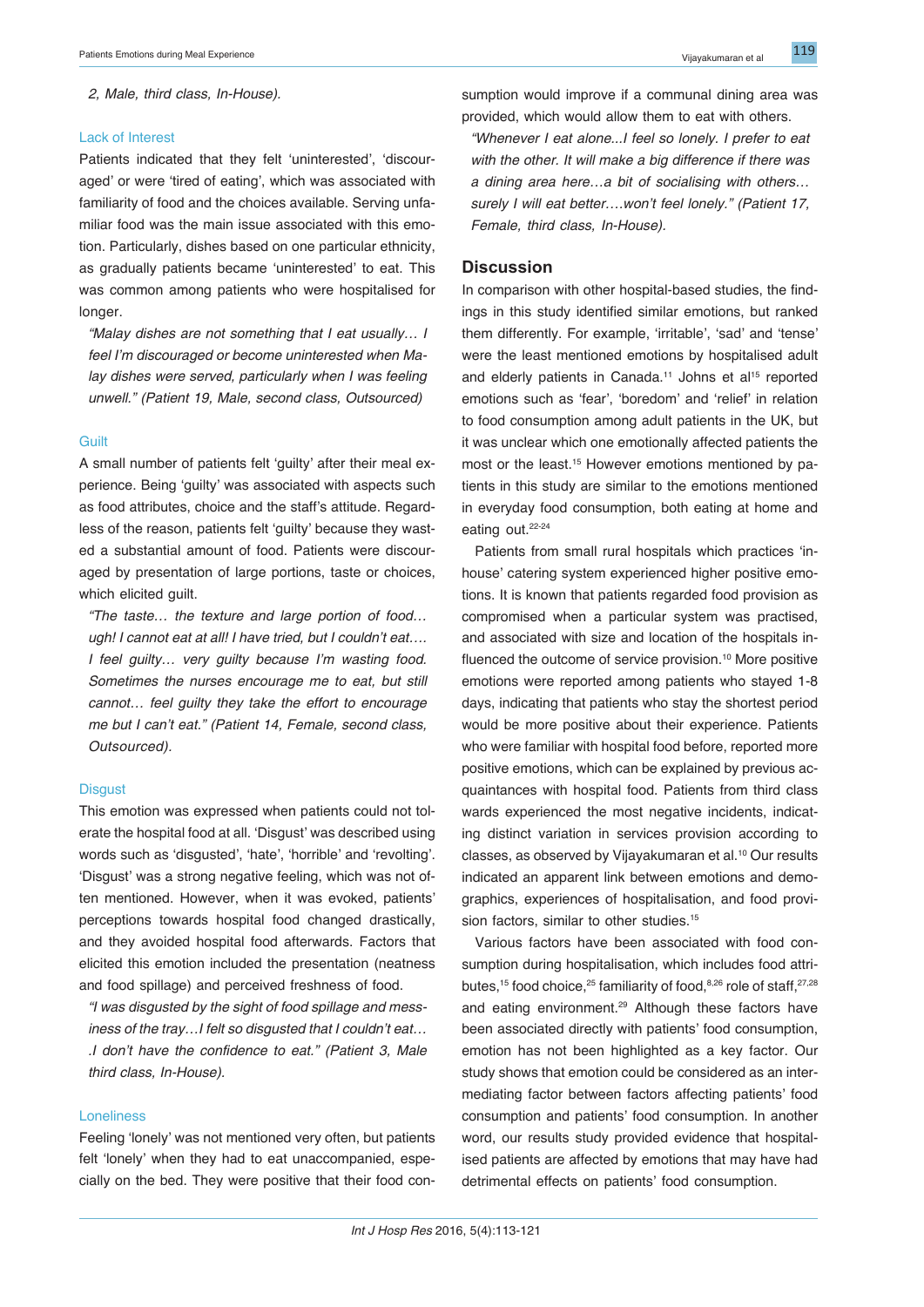Both positive and negative emotions have been recognised as vital in any food consumption situation,5,6,30 and this was also found among patients in this study. Previous studies have classified factors (such as sensory attributes, experienced consequences, anticipated consequences, personal/cultural meanings and actions of associated agents) that elicited positive or negative emotions,<sup>1,3,4</sup> in healthy individuals. While similar factors were identified in this study among patients, their importance differed in various eating situation. On the other hands, patients' motivation to eat was not directly associated with the nutritive value of the food. Their main motive was, rather, to experience 'comfort' and 'pleasurable' eating experience. Further studies could take a quantitative approach and a nationwide scale to study the issues related to emotions and patients' food consumption. Since this study indicated the role of emotion among patients admitted in the general ward (admitted for general health conditions), future research could also investigate the role of emotions in specific groups of patients (e.g. patients admitted for different medical conditions - cancer, heart failure).

# **Conclusions**

Our findings identified emotion as an important aspect of patients' food consumption. According to our results, patients are affected by the emotions that are evoked by various factors related to the food provision. Emotions that were elicited most often included 'frustration', 'interest', 'enjoyment', 'hostility', 'shame', 'boredom', 'sadness', 'anger', 'surprise' and 'satisfaction'. Eating behaviour is complex and can be understood from various perspectives. It is even more complex when it involves patients who are affected by additional factors such as the treatment that they are undergoing, unfamiliar environment and structured eating conditions. Our study thus shows the relevance of research into the emotional aspects of food consumption among patients as a potentially important factor in patient and hospital management.

Use for the first time in the context of food consumption in the hospital in our study, CIT proved to be effective in highlighting hidden factors underlying patients' behaviours, particularly emotions, and thus gains further credit to be applied in future relevant researches.

#### **Abbreviations**

(CIT): Critical Incident Technique.

# **Authors' Contributions**

The study was jontly designed by AE and ML an contributed to interpretation of results. RKV was the principal researcher and made the major contribution to conduction of the study and drafting the manuscript. All authors read and approved the final manuscript.

# **Competing Interests**

The authors declare no competing interests.

#### **Acknowledgements**

The author thanks the hospital staff who participated in the study. Gratitude to the Ministry of Health, Malaysia (Department of Hospital Food service) for granting permission to conduct this study. Our appreciation to the Director and Deputy of Dietetics and Food service of Malaysian Hospitals for their assistance, suggestions, and information shared.

# **References**

- 1. Meiselman HL. A review of the current state of emotion research in product development. Food Res Int. 2015;76:192- 199.doi:10.1016/j.foodres.2015.04.015.
- 2. Richins ML. Measuring emotions in the consumption experience. J Consum Res. 1997;24:127-146.
- 3. Desmet PM, Schifferstein HN. Sources of positive and negative emotions in food experience. Appetite. 2008 Mar-May;50(2-3):290-301. doi:10.1016/j.appet.2007.08.003.
- 4. Schifferstein HN. From salad to bowl: The role of sensory analysis in product experience research. Food Qual Prefer. 2010;21:1059-1067. doi:10.1016/j.foodqual.2010.07.007.
- 5. Jiang Y, Kin JM, Prinyawiwatkul W. A review of measurement and relationships between food, eating behavior and emotion. Trends Food Sci Technol. 2014;36(1):15-28. 10.1016/j.tifs.2013.12.005.
- 6. Porcherot C, Delplanque S, Planchais A, Gaudreau N, Accolla R, Cayeux I. Influence of food odorant names on the verbal measurement of emotions. Food Qual Prefer. 2012;23:125-133. doi:10.1016/j.foodqual.2011.07.006.
- 7. Macht M. How emotions affect eating: a five-way model. Appetite. 2008;50:1-11.
- 8. Canetti L, Bachar E, Berry EM. Food and emotion. Behav Processes. 2002;60:10.157-164.
- 9. King SC, Meiselman HL, Carr BT. Measuring emotions associated with foods: Important elements of questionnaire and test design. Food Qual Prefer. 2013;28(1):8-16. doi:10.1016/j.foodqual.2012.08.007.
- 10. Vijayakumaran RK, Eves A, Lumbers M. Food Provision in Malaysia Hospitals: Practices and Implications for Patients Food Preferences and Intake. EUROCHRIE Conference paper; 2012; Amsterdam, Netherlands.
- 11. Belanger M, Dube L. The Emotional Experiences of Hospitalization and its Role in Patient Satisfaction with Foodservice. Journal of the American Dietetics Association. 1996;96(4):354-360.